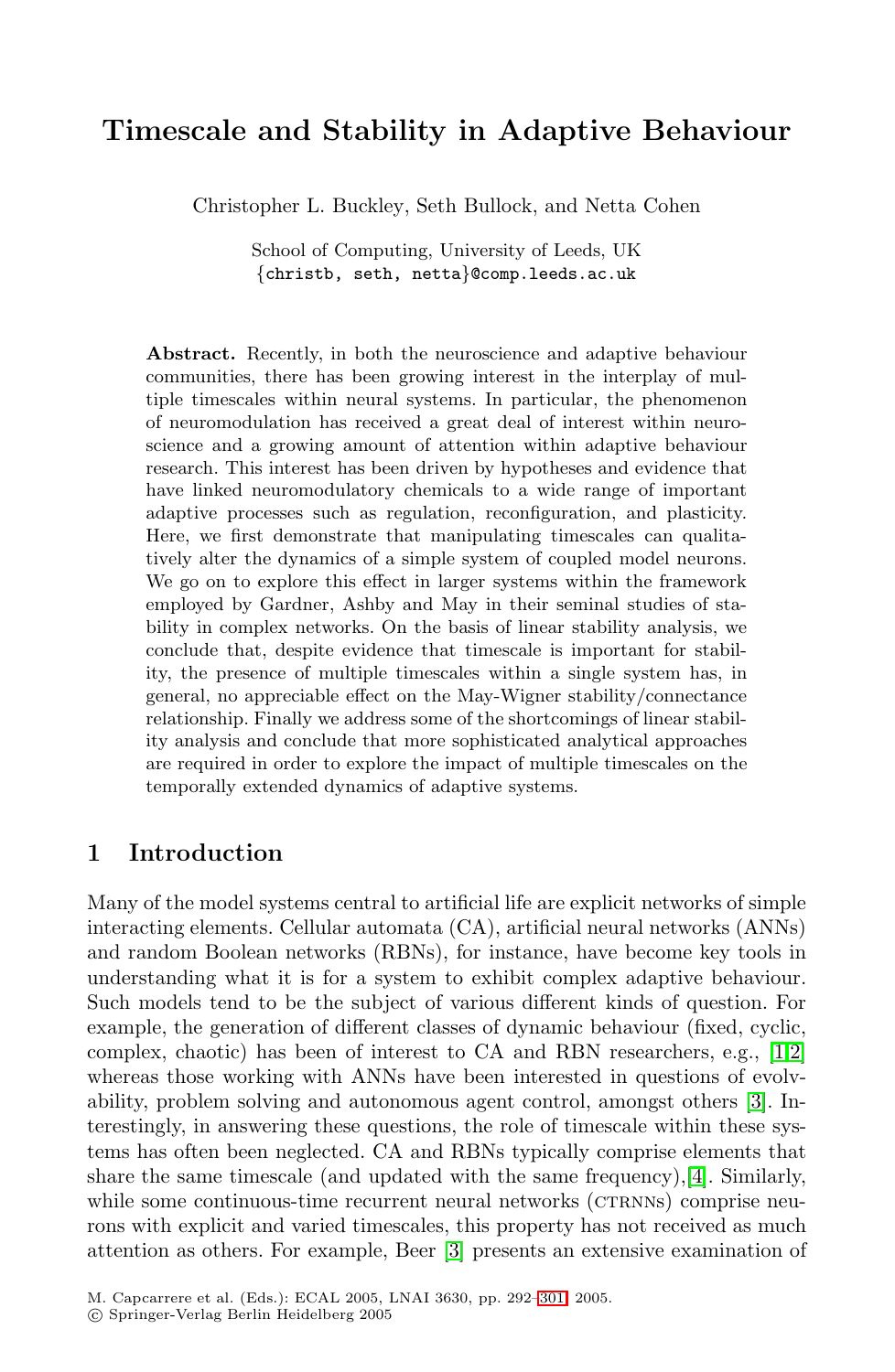the dynamics of recurrent CTRNN neurons, but only briefly mentions the impact of their time constants. This tendency to downplay timescale is somewhat surprising, since the natural adaptive systems that inspired these models typically involve processes and mechanisms that operate at multiple timescales. In particular, there is growing recognition that slow chemical processes within neural systems can be key to their ability to exhibit stable, sensitive, reconfigurable adaptive behaviour [5-7].

Here, we adopt an approach to understanding stability in complex networks inspired by classic cybernetics research, and adapt it to explore questions of timescale raised by this current work. First, a brief and selective account of the role of timescales in neural systems is presented, before a simple model exhibiting timescale-sensitive dynamics is detailed. Subsequently, a numerical approach to characterising the influence of timescale on stability is undertaken. The results are discussed and future directions are suggested.

### **1.1 Neuromodulation and Multiple Time[sca](#page-8-3)les**

Neuromodulation is a term used diversely by neuroscientists to identify nontra[dit](#page-8-4)ional processes acting alongside conventional neurotransmission. Although the term has been in use for over 20 years, the ubiquity of such processes has only recently been acknowledged. The action of a neuromodulator within the nervous system diffe[rs](#page-8-3) significantly from that idealised within the traditional connectionist paradigm: fast, point-to-point, excitatory/inhibitory [6]. Within neuroscience, there is a large and growing literature that associates slow, diffusive, modulatory, c[he](#page-8-5)[m](#page-8-6)ical mechanisms with a wide range of important adaptive capacities. Turrigiano [7], for instance, suggests that this type of mechanism is important for efficient lifetime adaptation within vertebrate nervous systems. Neuromodulators have also been implicated in triggeri[ng p](#page-9-0)lasticity, regulating activity, governing reconfiguration, etc. [6]. However, conjectures on the role of neuromodulation in adaptation are not solely the province of the neuroscience community. There have also been treatments of this issue within the artificial life and adaptive behaviour communities [8,9]. For instance, the success of GasNets, a novel class of artificial neural network inspired by neuromodulation research [10], as an evolutionary robotics control architecture has generated a number of interesting theories regarding neuromodulation and adaptive behaviour [11]. GasNets consist of a traditional connectionist network over which the diffusion of neuromodulatory gases is modeled. The underlying network is embedded in a 2D space, where each neuron has the potential to emit gas, which diffuses over the network from a point source, affecting the properties of the gas-sensitive neurons that it comes into contact with. This gas mechanism is inspired by the neuromodulator nitric oxide (no), which is small enough to pass freely through lipid tissue. The emission of no is thought to be ubiquitous throughout the nervous system, but in general it is not accounted for in artificial models of neuronal systems.

Although GasNets have only been tested on a small range of tasks to date, the ease with which high-quality solutions can be evolved suggests that the pres-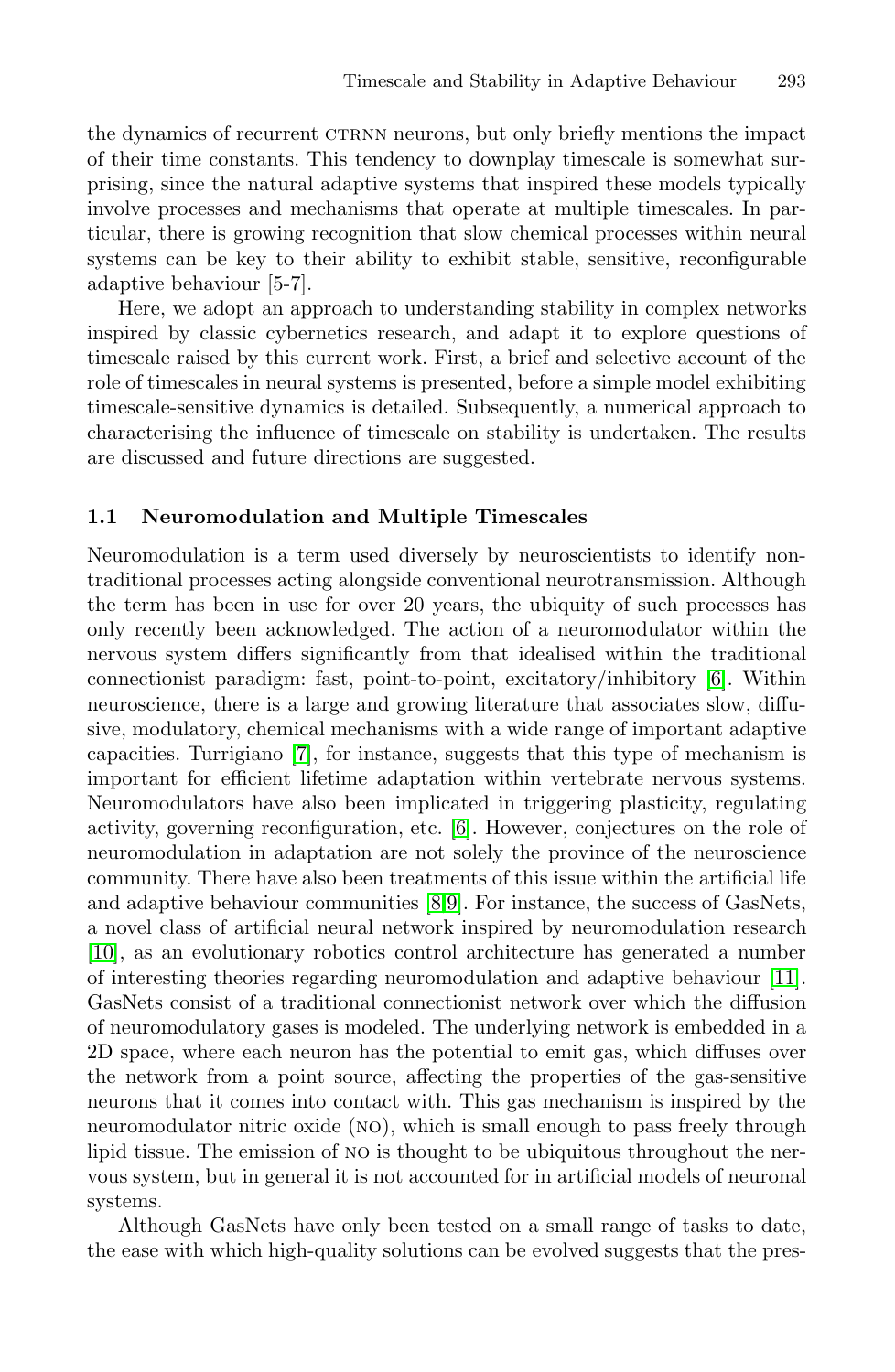#### 294 C.L. Buckley, S. Bullock, and N. Cohen

ence of idealised neuromodulation may increase the evolvability of this class of control system across a range of real-world problems [12]. As yet there is little understanding of why this should be the case. While GasNets have been explored via a series of metrics, the contr[ibu](#page-9-1)tion that neuromodulation makes to network evolvability remains unclear [13]. Aside from this postulated contribution to GasNet evolvability, the inclusion of idealised neuromodulatory mechanisms in a control system could result in [g](#page-8-4)reatly enhanced adaptive properties. However, it is unclear whether these benefits are due to the specifics of the chosen abstraction or more fu[nda](#page-9-2)mental principles underlying neuromodulation. There is some evidence that it is the combination of fast (neurotransmission) and slow (neuromodulation) processes that may be responsible [14]. Indeed, the slow nature of neuromodulation appears crucial to many of its postulated roles. Whether regulating the gross activity in a neural circuit, or maintaining a neural variable within critical bounds via homeostatic plasticity [7], or switching between different modes of circuit behaviour dyna[mics](#page-9-3) (e.g., the switch between swimming and the escape reflex in *Tritonia*, [15]), neuromodulators are often best considered as slow processes that parameterise a fast sub-system. Understanding how to model this interaction across temporal hierarchies remains an open question.

Of course, the presence of explicitly slow elements or processes is not necessary in order to allo[w a](#page-9-4) system to exhibit multiple timescales. The flow of activation through a large recurrent network of fast elements may allow different timescales to arise. For instance, Harvey and Thompson [16] evolved circuitry to discriminate between slow oscillatory inputs where the intrinsic timescale of the components (a few nanoseconds) is five orders of magnitude shorter than the dynamics exhibited by the evolved circuit. Furthermore, in small systems, saddle node or homoclinic bifurcations can give rise to slow dynamics even if the underlying nodes are intrinsically fast [17]. For example, in most models of spiking neurons the explicit timescales are fast, usually on the order of  $10ms$ or less [6], yet in many cases the dynamics of interest extend well beyond these characteristic timescales. However, given that neural substrates support adaptive behaviour at many different temporal scales and that neuromodulators act on a range of timescales [typi](#page-9-5)cally slower than that of neurotransmission, it seems intuitive that there may be some value in this explicit combination of multiple timescales.

# **2 Stability Criteria for Complex Networks**

In a now classic study, Gardner and Ashby [18] investigated stability criteria for large complex systems in terms of the effect of connectivity on the tendency of a system to exhibit a stable point attractor. The relationship between a network's structure and its stability has been of long standing importance, particularly in the field of ecology [19]. At the time, biologists typically assumed that the stability of an ecosystem would increase with its biodiversity (due to mean field averaging). The same issue has significance for systems ranging from traffic networks to the human brain. In each case, Gardner and Ashby argued, we should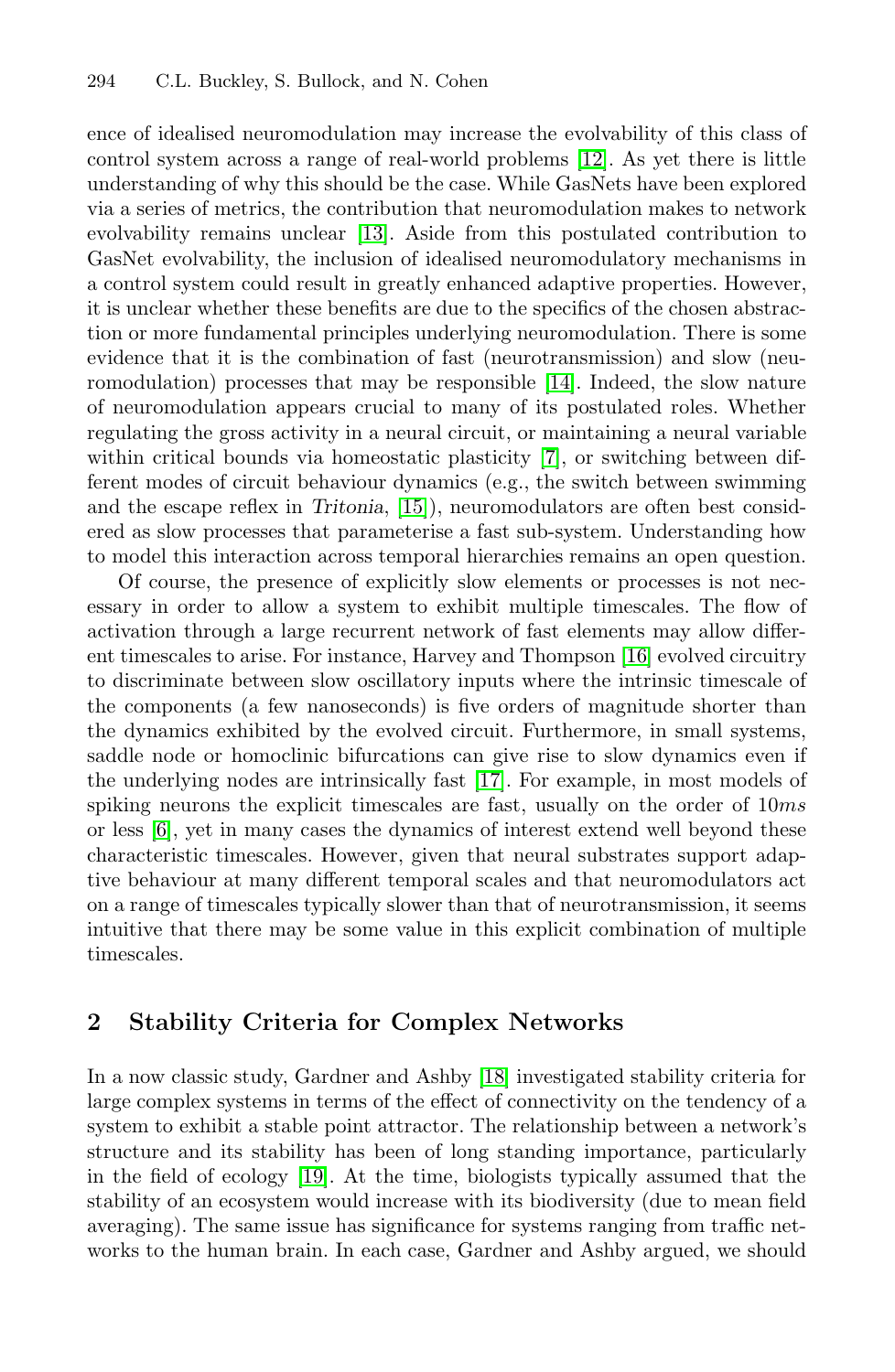<span id="page-3-0"></span>not n[eces](#page-9-5)sarily expe[ct t](#page-9-6)o observe stability as systems grow in size. Their numerical results characterised the way in which networks of interacting elements become less stable as their interconnectivity increased. This tendency towards stability was subsequently formalised by May [20], who derived a threshold for stability in terms of the mean-square of the strength of the connections and the degree of interconnectivity. In both these studies, the systems are assumed to comprise elements that share a single intrinsic timescale.

Gardner and Ashby [18] and May [20] considered the stability of a linear system  $\mathbf{y} = (y_i, i = 1...N)$  $\mathbf{y} = (y_i, i = 1...N)$  $\mathbf{y} = (y_i, i = 1...N)$ , given by

$$
\dot{y}_i = -y_i + \sum_{j=1}^N \omega_{ij} y_j \qquad \text{in vector form :} \qquad \frac{d\mathbf{y}}{dt} = \mathbf{A}\mathbf{y} \tag{1}
$$

Here,  $\mathbf{A} = \mathbf{\Omega} - \mathbf{I}$ , where  $\mathbf{\Omega} = (\omega_{ij})$  is a matrix of weighted interaction strengths and **I** is simply the identi[ty m](#page-9-6)atrix. Such a system is said to be stable when every eigenvalue [of](#page-9-7) **[A](#page-9-8)** has a negative real part [21]. Gardner and Ashby [18] employed a numerical method to discover the stability of an ensemble of random networks, varying network size,  $N$ , and network connectivity,  $C$  (the probability that any entry of the weight matrix  $\Omega$  is non-zero or, equivalently, the probability that any two elements interact). They were able to demonstrate that stability could be compromised by high connectivity.

To derive a threshold for stability, May [20] used analytical results from the fi[eld o](#page-9-9)f random matrix theory [21,22]. He drew the entries of  $\Omega$  from a statistical distribution with zero mean and a mean-square value,  $\alpha$ . He then derived a critical threshold above which any network has a high probability of instability. Explicitly, he stated that in the limit of large system size  $(N \gg 1)$ , a system is almost certainly unstable if  $NC\alpha^2 > 1$ .

This result, generally referred to as the May-Wigner stability theorem, corresponds well with Gardne[r an](#page-9-5)d Ashby's original finding[s an](#page-9-6)d still holds as a very important threshold [23]. It has been extended recently to demonstrate that the result stills holds for systems in which connections between elements exhibit time delays [24]. However, as yet, the influence of timescale, as distinct from time delay, has not been explored. Recent work within neuroscience and adaptive behaviour suggests that systems involving processes on multiple timescales readily exhibit important classes of adaptive behaviour. Here we apply the approach introduced by Gardner and Ashby [18] and formalised by May [20] to such systems.

### **3 Timescale in a Two-Node System**

The analysis described above assumes linearity, yet it is possible to apply the results to non-linear systems if we restrict our attention to behaviour in the vicinity of a specific equilibrium. In this case, we can consider the local behaviour around this equilibrium and determine the stability of the system under a (vanishingly small) perturbation. This process is known as linear stability analysis. It will tell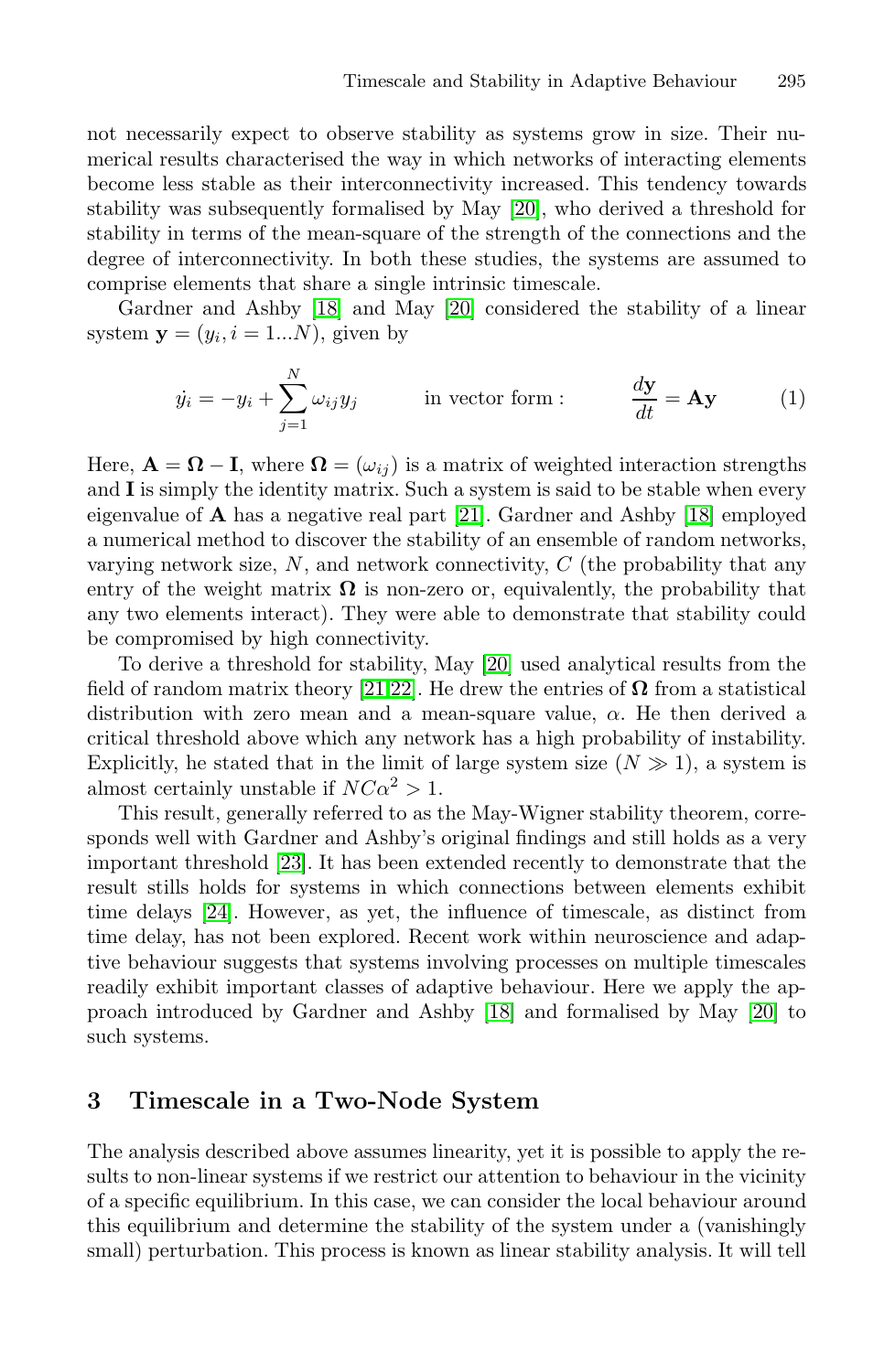#### 296 C.L. Buckley, S. Bullock, and N. Cohen

us about the local asymptotic behaviour of a non-linear system around a particular equilibrium but tell us nothing about global stability. For example, while a limit cycle cannot be said to be locally stable, it may be globally stable such that [und](#page-9-9)er perturbation the system always settles to the same cyclic trajectory.

May's result has been criticised because it relies on this linearization around equilibrium, which is thought to make it inapplicable where perturbations are large or systems exhibit limit sets of higher dimension than a fixed point. While this issue remains open, recent calculations of global dynamics have obtained the May-Wigner stability thresholds as th[res](#page-8-0)holds for global system stability. These results suggest that the May-Wigner theorem may be more universal than originally expected[23]. So, while this technique has restricted application to non-linear systems, it may still has the potential to deliver general insight into the dynamics of complex systems.

We will consider a system of equations used to describe continuous-time recurrent neural networks (CTRNNS). The CTRNN is commonplace throughout neuroscience (as a leaky integrator) and evolutionary robotics [3].

<span id="page-4-0"></span>
$$
\dot{y}_i = -\frac{y_i}{\tau_i} + \frac{\tanh\left[\sum_j \omega_{ij} y_j + \theta_i\right]}{\tau_i} \tag{2}
$$

Here  $y_i$  represents activation at the  $i^{th}$  neuron;  $\omega_{ij}$  is a weight on the connection between neurons *i* and *j*;  $\theta_i$  is the bias value at the *i*<sup>th</sup> neuron; and  $\tau_i$  is the time constant of the  $i^{th}$  neuron, which defines the rate of leakage or decay of activation. The equation is forward integrated with a simple Euler step method with time slices of  $dt = 0.005$ . Note that  $\tau$  represents the explicit timescale of each of the units and it is this parameter that we will concern ourselves with in this work. In this formulation, the sigmoidal tra[nsf](#page-4-0)er function is a hyperbolic tangent rather than the more familiar exponential sigmoid (see e.g., REF [3]. Note that, here, activation does not represent the membrane potential of a neuron, but rather the firing rate, or mean number of spiking events per unit time, averaged over some [a](#page-4-1)ppropriate time window. In general we can think of the CTRNN equation as a re-description of the firing rate of a given neuron (or ensemble) averaged over some window,  $\tau$ .

<span id="page-4-1"></span>We will first consider a simple two-node system described by equation (2). To determine the linear stability of this system, we must first calculate the coordinates of its equilibrium point. This is located at the intersection of the system's nullclines, each defined by  $\dot{y}_i = 0$ . Second, we must calculate the Jacobian of the system at equilibrium,  $J$ , given by equation  $(3)$ , (further details can be found in Refs. [17] and [3].)

$$
J = \begin{pmatrix} \frac{dy_1}{dy_1} & \frac{dy_1}{dy_2} \\ \frac{dy_2}{dy_1} & \frac{dy_2}{dy_2} \end{pmatrix}_{\bar{y_1}, \bar{y_2}}
$$
 (3)

Here,  $\bar{y}_1$  and  $\bar{y}_2$  are the equilibrium activation values, and the matrix therefore represents the instantaneous interaction between each element around the equilibrium point, and can be analytically calculated. Under these conditions, this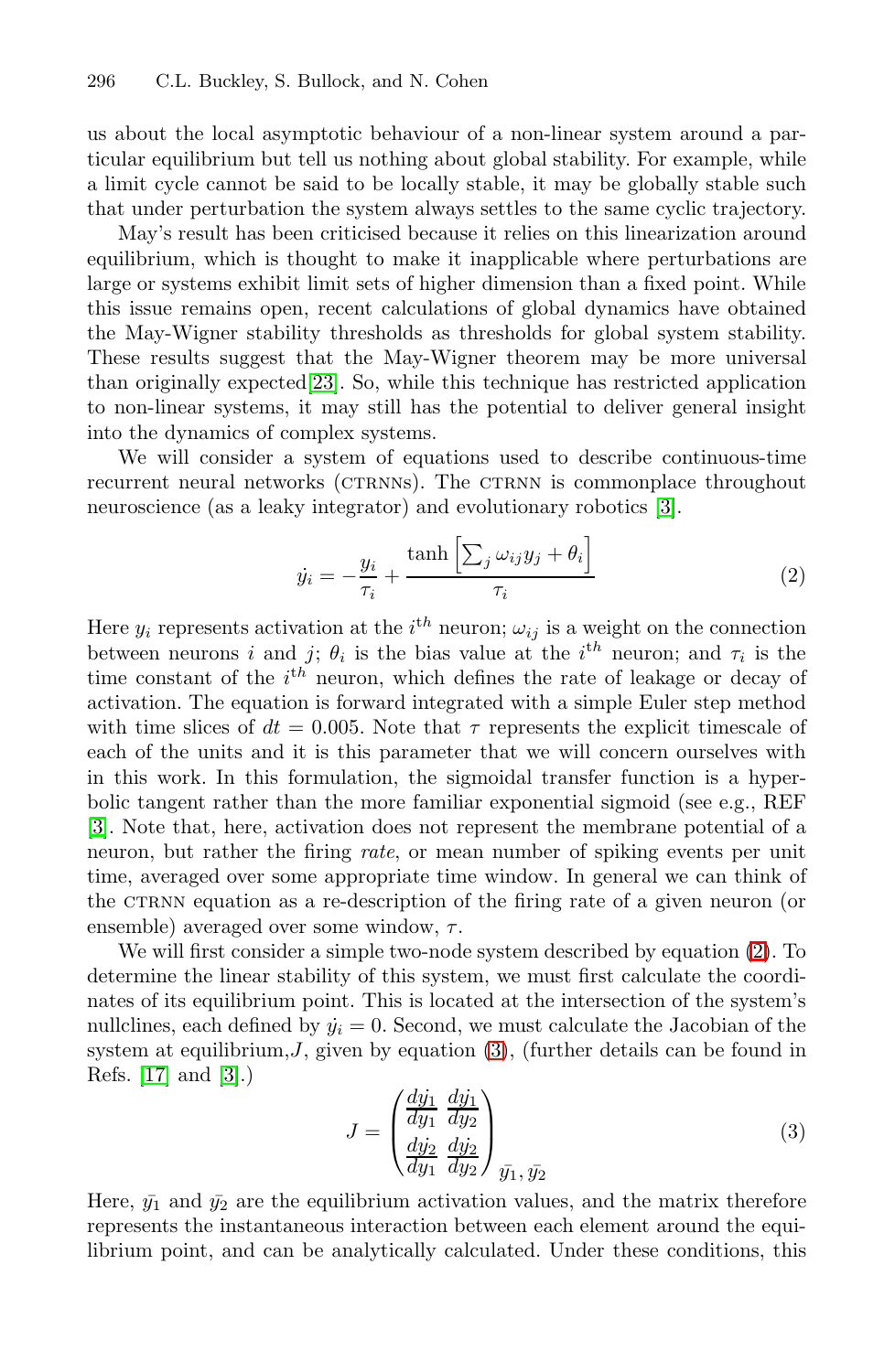

<span id="page-5-0"></span>Fig. 1. Variation in the behaviour of a simple two-node circuit with recurrent links (parameterized as shown, left), due to manipulating the timescale of its component elements. In each case, the system is released from an initial condition  $(y_1 = y_2 = 0.01)$ in [the](#page-9-6) vicinity of the equilibrium at  $\bar{y}_1 = \bar{y}_2 = 0$ . A.  $\tau_1 = 1, \tau_2 = 10$ : The system exhibits stability. B.  $\tau_1 = \tau_2 = 1$ : the system diverges from equilibrium to a limit cycle. Eigenvalues of the Jacobian for each system are shown alongside the plots.

matrix is equivalent to **A** in May's formulation. We can now determine whether the system is stable by requiring that the real parts of each eigenvalue of the matrix are negative.

In Refs. [18] and [20] the timescales of all the elements within a system are assumed to be equal. Here we consider the consequences of relaxing this assumption. In general determining the contents of the Jacobian matrix requires us to calculate complex terms that depend on the first order differential of the CTRNN s[igm](#page-4-1)oidal [t](#page-3-0)ransfer functions. By stipulating that  $\theta_1 = \theta_2 = 0$  we guarantee that there is a system equilibrium at  $\bar{y}_1 = \bar{y}_2 = 0$ , which simplifies the Jacobian, thus:

$$
J = \begin{pmatrix} \frac{\omega_{11} - 1}{\tau_1} & \frac{\omega_{12}}{\tau_1} \\ \frac{\omega_{21}}{\tau_2} & \frac{\omega_{22} - 1}{\tau_2} \end{pmatrix}
$$
 (4)

We can rewrite equation (3) in vector form equivalent to equation (1) for a system with multiple timescales as  $\mathbf{A} = (\mathbf{\Omega} - \mathbf{I})\tau^{-1}$ , where  $\tau$  is a vector of the damping times,  $\tau_i$ , for each of element. The question here is what effect this has on the dynamics? To understand this we will consider an example of a coupled two-node system parameterized as illustrated in figure 1.

Figure 1 depicts the behaviour of the coupled system for  $\tau_2 = 1$  and  $\tau_2 = 10$ (holding  $\tau_1 = 1$  constant) from the same initial conditions  $(y_1 = 0.01, y_2 = 0.01)$ . For  $\tau_2 = 10$  the system is locally stable, converging to equilibrium after a small perturbation. In contrast, for  $\tau_2 = 1$  the equilibrium at  $y_1 = y_2 = 0$  is unstable. Even though the system is initially perturbed only a small distance from this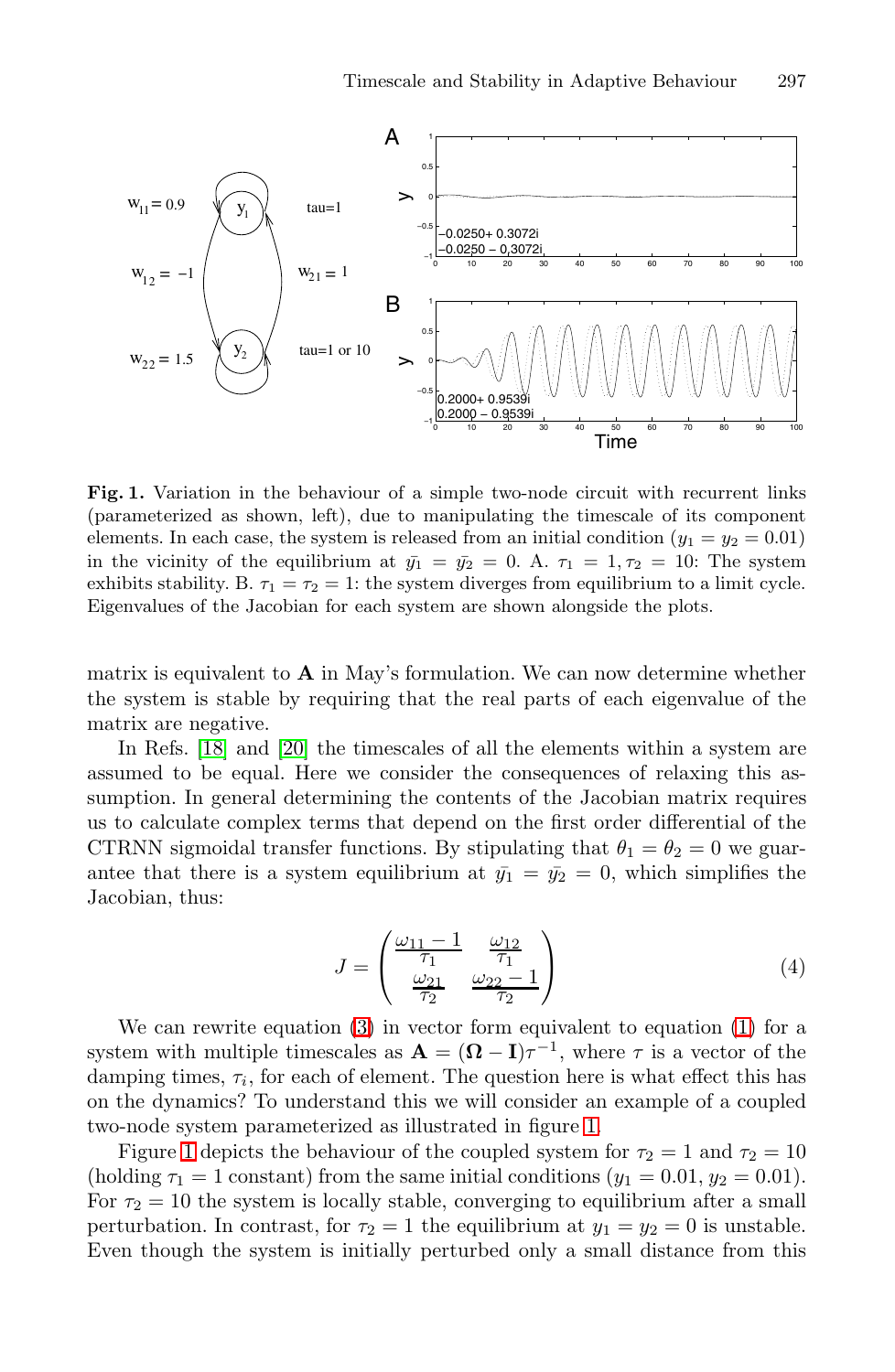#### 298 C.L. Buckley, S. Bullock, and N. Cohen

equilibrium, the trajectory diverges to a limit cycle. In fact, as we alter  $\tau_2$  the system undergoes a subcritical Hopf bifurcation [17]. Is this bifurcation reflected in the linear stability analysis? From equation (4) we can determine that the real parts of each eigenvalue change from positive to negative as we increase  $\tau_2$ (see figure 1), indicating a transition from local instability to local stability.<sup>1</sup>

In this simple case, timescale (as well as connectivity and weight strengths) affects system stability. It is interesting to note the direction of this influence increasing timescale separation increases system stability. This begs the question: what effect does timescale have on larger systems, and does it interfere with the relationship described by Gardner and Ashby, and formalised by May?

## **4 Larger Systems**

In the previous section, we have outlined how linear stability analysis can shed light on the dynamics around an equilibrium position in a non-linear system. For the small system considered above, varying the timescale parameters,  $\tau$ , brought about a Hopf bifurcation, altering the system's dynamics such that it ceased to exhibit a stable equilibrium. Could timescale have a similar effect on the stability of larger systems? Gardner an[d](#page-7-0) Ashby [18] and May [20] considered the effect of both connectivity, C, and mean-square weight value,  $\alpha$ , on stability, but [ass](#page-7-0)umed that the damping time of each of the system's elements was unity. In this section we will relax this assumption. To achieve this, we will establish numerically the relationships between probability of stability and both  $C$  and  $\alpha$ for networks with all  $\tau_i = 1$ , and compare this with the same relationships for networks with  $\tau_i$  uniformly distributed over three orders of magnitude.

The basic form of these relationships, depicted in figure 2, is intuitive. At low  $\alpha$  or C, networks have a high probability of stability, which decreases as  $\alpha$  or C increase. Figure 2's vertical dotted lines represent the critical threshold derived by May. Predictably, the correspondence between the (asymptotically derived) threshold and the numerical results increases with network size, as does the steepness of the numerically derived "phase transition". However, less predictably, there appears to be little difference between the stability of networks comprising elements with shared, unitary timescale and networks comprising elements with widely varying timescale. In contrast to the example given in section 3 above, multiple timescales have little effect on the stability threshold, or on the general character of the relationship.

Our paired design allows us to confirm that if a network below the May-Wigner threshold is stable with unitary timescale elements, the same network will generally be stable if those timescales vary widely. However, for networks above the May-Wigner threshold, in all plots the probability of stability in timescaleseparated networks is slightly, but systematically, lower than the probability of

<sup>1</sup> As this analysis only concerns the local behaviour around the equilibrium, it tells us nothing about subsequent trajectories. Nevertheless, the bounded nature of this system and the fact that it can only exhibit one point equilibrium guarantees that, where the original equilibrium is unstable, a cyclic attractor will surround it.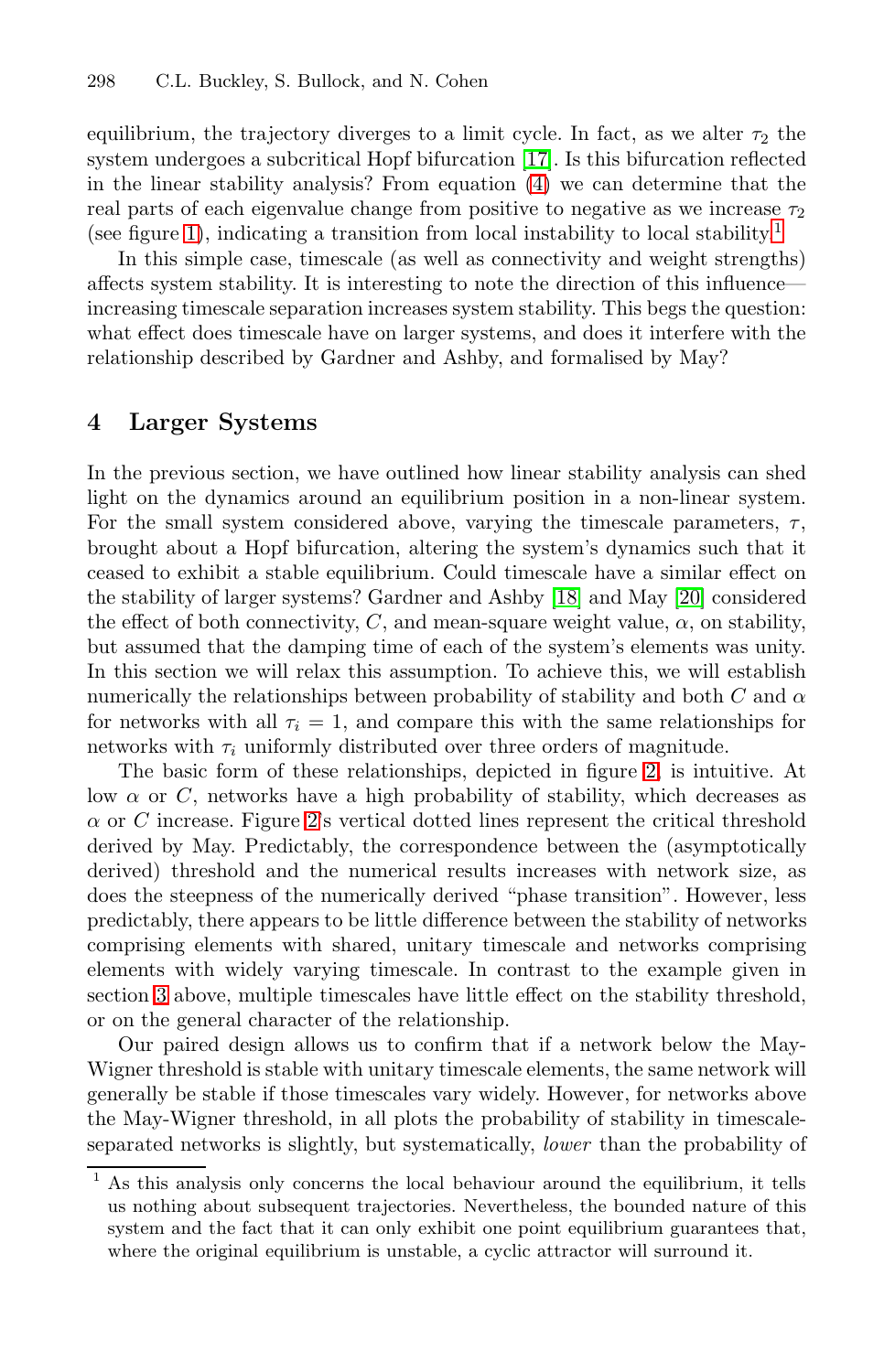<span id="page-7-0"></span>

**Fig. 2.** Probability of stability versus. (a) the root mean square of network weights,  $\alpha$ , and (b) network connectivity, C, for networks of size 4, 7, 10, 20, 50 and 100 nodes (1000 random networks per data point). For (a),  $C = 50\%$ . For (b),  $\alpha = 1$ . Solid curves depict results for networks with unitary  $\tau$  values, dashed curves for the same networks with  $\tau$  values uniformly distributed across three orders of magnitude. Vertical lines denote the stability threshold as predicted by the May-Wigner theorem for networks of 100, 50, 20 and 10 nodes (reading left to right).

stability in equivalent unitary networks. This may indicate that the presence of multiple timescales encourages the transition to instability. This effect is small, less than 1% for all network sizes. Although this difference seems negligible in the context of the overall character of the relationship, it would be interesting to investigate its root cause since it is in opposition to the effect of timescale separation demonstrated in section 3.

So far, we have concerned ourselves only with [the](#page-9-4) real parts of a network's eigenvalues, since these reveal the presence of local stability. While the introduction of multiple timescales has little effect on the probability that these real parts are all negative (indicating local stability), it does have an effect on the imaginary parts of these eigenvalues, which are far more likely to be non-zero in this case. In a simple coupled syste[m,](#page-4-1) these imaginary parts indicate the manner in which the system transitions to or from equilibrium. If the imaginary parts are zero, the equilibrium is said to be a node, otherwise it is a spiral [17].

The increase in the number of non-zero imaginary eigenvalue parts brought about by the introduction of multiple timescales implies that trajectories around the equilibrium have little or no curvature. We can understand this in terms of the strength of the effects of the different elements that comprise a network. Because each element's entry in the Jacobian matrix (3) is scaled by its inverse timescale, i.e., by  $\frac{1}{\tau_i}$ , slower elements will have a weaker instantaneous influence. Weakening or strengthening an element's influence will not tend to affect local stability, since even a weak effect can displace a system from equilibrium. However, the short-term behaviour of the system will appear to be dominated by fast elements, although slow elements may have a large effect in the long term.

This observation is reminiscent of Ashby's (1960) temporary independence, [25], used to describe how trajectories in the phase space of a complex system may evolve over low-dimensional manifolds if certain variables remain practically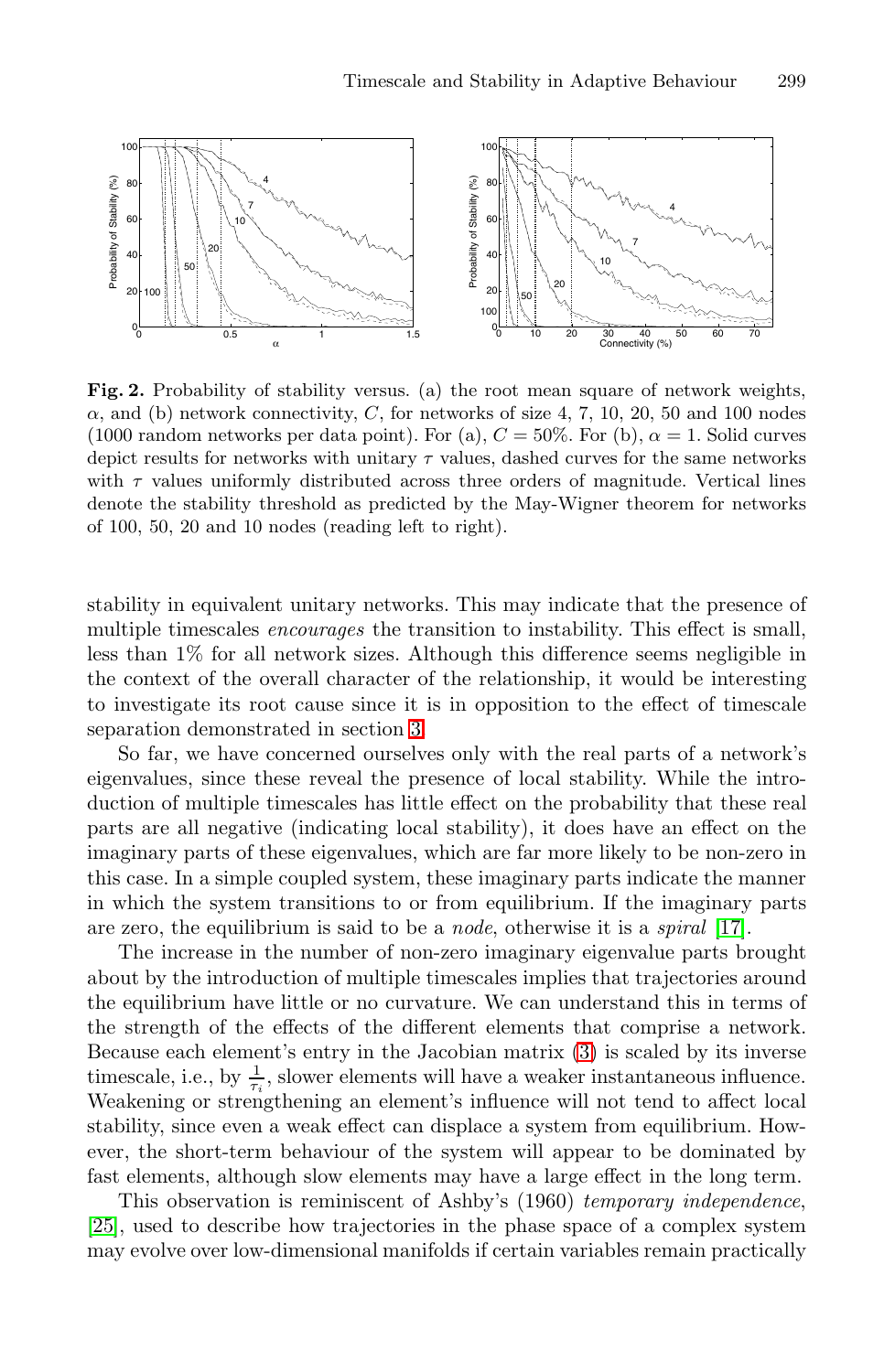constant over some period of time. The utility, in this context, of a distinction between interdependence over the short- and long-term is also reminiscent of Simon's [26] attempt to define functional modularity.

### **5 Conclusion**

We have demonstrated that, in at least one example, altering the explicit timescale of a network component can effect a transition between stability and instability, despite connectivity and weight parameters remaining fixed. Conversely, we have shown that Gardner and Ashby's stability/connectance relationship and May's critical threshold are largely unaffected by the presence of multiple timescales.

<span id="page-8-2"></span>In order to characterise the influence of timescale more satisfactorily, we must move beyond this initial linear stability analysis, and develop tools that allow us to explore the temporally extended non-equilibrium dynamics of systems exhibiting multiple timescales. One potential avenue is the extension of statistical, information-theoretic measures of interdependence, such as mutual information [27], to the task of determining whether sub-systems that are temporally separated might be functionally modular in the sense of Simon [26] or Watson [28]. Such modularity is hinted at by some of the results presented here, and would go a long way toward accounting for the different ways in which neuromodulation has been implicated in underpinning temporally extended adaptive behaviour.

### <span id="page-8-1"></span><span id="page-8-0"></span>**References**

- 1. Kauffman, S.: The Origins of Order. Oxford University Press, Oxford (1993)
- 2. Gershenson, C.: Classification of random Boolean networks. In Standish, R.K., Bedau, M.A., Abbass, H.A., eds.: Artificial Life VIII: Proceedings of the Eight International Conference on Artificial Life, MIT Press (2002) 1–8
- <span id="page-8-4"></span><span id="page-8-3"></span>3. Beer, R.D.: On the dynamics of small continuous-time recurrent neural networks. Adaptive Behavior 3 (1995) 471–511
- <span id="page-8-5"></span>4. Di Paolo, E.A.: Searching for rhythms in asynchronous Boolean networks. In Bedau, M.A., McCaskill, J.S., Packard, N.H., Rasmussen, S., eds.: Seventh International Conference on Artificial Life, MIT Press, Cambridge, MA (2000)
- <span id="page-8-6"></span>5. Poggio, T.A., Glaser, D.A., eds.: Exploring Brain Functions: Models in Neuroscience. John Wiley and Sons, New York (1993)
- 6. Katz, P.S., ed.: Beyond Neurotransmission: Neuromodulation and its Importance for Information Processing. Oxford University Press, Oxford (1999)
- 7. Turrigiano, G.G.: Homeostatic plasticity in neuronal networks: The more things change, the more they stay the same. Trends in Neuroscience 22 (1999) 221–227
- 8. Doya, K.: Metalearning and neuromodulation. Neural Networks 15 (2002) 495–506
- 9. Williams, H.: Homeostatic plasticity in recurrent neural networks. In Schaal, S., Ijspeert, A., Billard, A., Vijayakumar, S., Hallam, J., Meyer, J.A., eds.: Eighth International Conference on the Simulation of Adaptive Behavior, MIT Press, Cambridge, MA (2004) 344–353